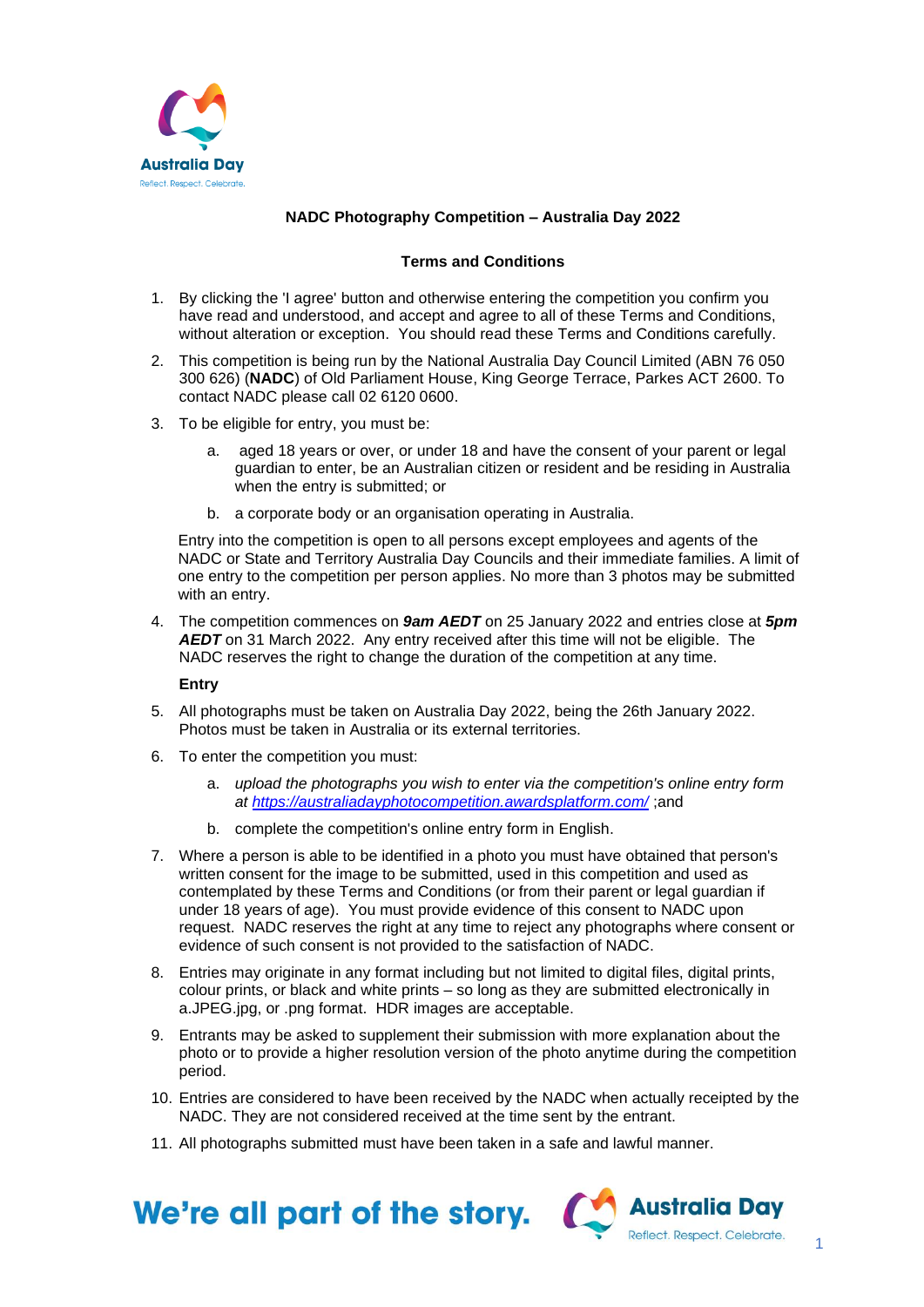

## **Disqualification**

- 12. The NADC may reject entries without notice or explanation, where the NADC considers, in its sole discretion, that the entry or entrant (as applicable):
	- a. does not comply with the Terms and Conditions;
	- b. is taken in an unsafe manner or involves putting any person in danger;
	- c. does not comply with law or infringes the right of any person (including intellectual property rights);
	- d. involves or is related to any illegal activity;
	- e. is misleading or deceptive;
	- f. contravenes any law;
	- g. is not of a high quality as determined by the NADC;
	- h. does not meet the requirements for the competition or disrupts the competition; or
	- i. is offensive, rude, harassing, potentially defamatory, discriminatory, indecent, obscene, distressing or is otherwise inappropriate or objectionable.

#### **Judging**

- 13. Entries in each State and Territory will be judged by their applicable State or Territory Australia Day Council to select three finalists for that State or Territory. The panel of judges in the State or Territory will consist of no less than 1 person and no more than 3 persons (unless otherwise determined by the NADC). If the State or Territory Australia Day Council is unavailable for judging, the finalists for that State or Territory will be selected by NADC management.
- 14. The NADC Board will select the competition winner from among the finalists selected by the applicable State and Territory panel of judges.
- 15. Entries will be judged based on the following criteria (Judging Criteria):
	- a. demonstrate the message 'Reflect, Respect and Celebrate. We're all part of the story' by reference to either:
		- i. reflecting on the past, present and future;
		- ii. respecting each other's stories, contributions and hopes; and/or
		- iii. celebrating being Australian together, part of a proud, ancient, multicultural nation that values the contribution of each and every citizen;
	- b. showcase 'doing something Australian' (for example cultural, food, music, sport); and
	- c. originality, composition and overall impact.
- 16. The State and Territory finalists (three from each jurisdiction) will be selected by 5pm AEST on 22 April 2022.
- 17. Entrants will be advised via email by 29 April 2022 if they have been selected as a finalist in the competition.
- 18. Each State and Territory will select three finalists. All three finalists will go through to the national judging process. The NADC Board selects the winner. The winner will be notified by email on 25 May 2022.



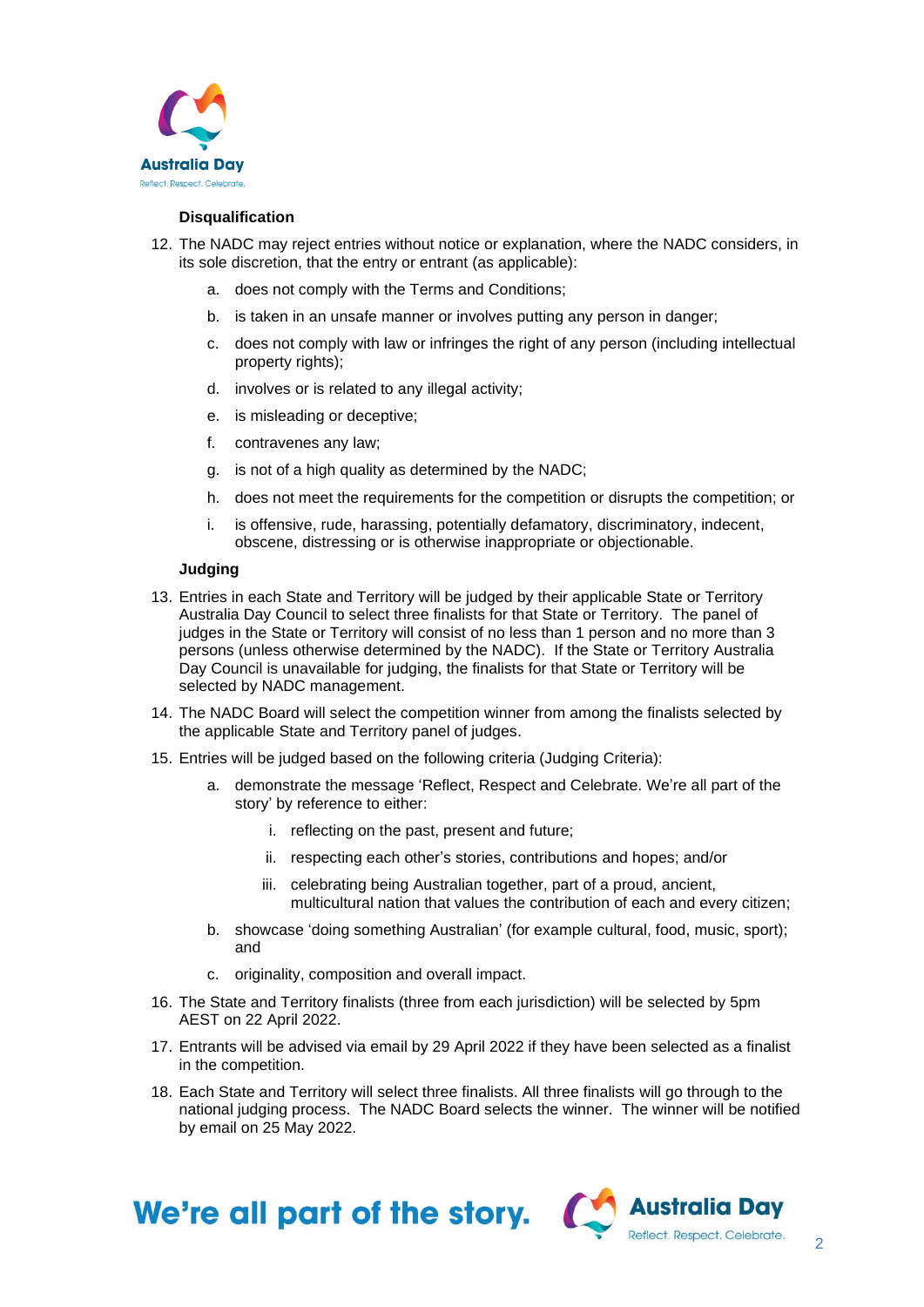

- 19. The name of the winner and names of the State and Territory finalists will be published on the NADC website at australiaday.org.au by 26 May 2022.
- 20. The NADC in its sole discretion may cancel, terminate, modify or suspend the competition, or invalidate any affected entries, where it is considered necessary or appropriate by the NADC to do so.
- 21. The NADC has the right at all times to accept or reject any photograph.
- 22. Any decision of the NADC about this competition is final.

#### **Prize**

- 23. The 3 finalists in each State and Territory which are selected will receive a monetary prize of \$2,000 each. The winner of the overall competition will receive an additional monetary prize of \$10,000. The total prize pool is valued at \$58,000.
- 24. Each prize is in Australian dollars, and is inclusive of any GST and taxes. Prize winners are responsible for complying with all relevant taxation laws.
- 25. The prizes will not be transferable to another person.
- 26. No part of the prize is exchangeable or redeemable for any other prize.

#### **Use of Entries**

- 27. Any winning or finalist photograph may be used by the NADC (and any person authorised to do so by NADC) for the purpose of marketing and promoting Australia Day and Australia Day Network Events, including without limitation being featured on the cover of the NADC's annual report and used in Australia Day and/or Australian of the Year exhibitions, media or materials.
- 28. Each entrant who is selected as a finalist or the winner agrees to the NADC using their name, in any media in relation to the photograph or for the purpose of promoting the competition and its results.
- <span id="page-2-1"></span><span id="page-2-0"></span>29. By submitting an entry you warrant that:
	- a. all details provided with your entry are true and accurate;
	- b. you have all necessary authorisations, rights and licenses to take the photograph and grant the rights set out in these Terms and Conditions;
	- c. if a person who is readily identifiable is featured in the photograph, you have acquired their consent to feature them in the photograph and for the photograph to be used as contemplated by these Terms and Conditions;
	- d. the photograph and description are your original work;
	- e. you are the only person who owns copyright in the photograph and the description;
	- f. (without limiting paragraph [b\)](#page-2-0) if the photograph or the description depicts or incorporates any copyright material owned by a third party, you have obtained that person's consent to reproduce that copyright material and to grant the rights in respect of your entry contemplated by these Terms and Conditions; and
	- g. (without limiting paragraphs [b,](#page-2-0) [c](#page-2-1) and [f\)](#page-2-2) the exercise of the rights granted to the NADC and its licensees and assignees in these Terms and Conditions will not infringe the rights of any third parties.
- <span id="page-2-2"></span>30. You agree to indemnify the NADC and its licensees and assignees against any loss or damage resulting from any breach of the warranties in condition 29.



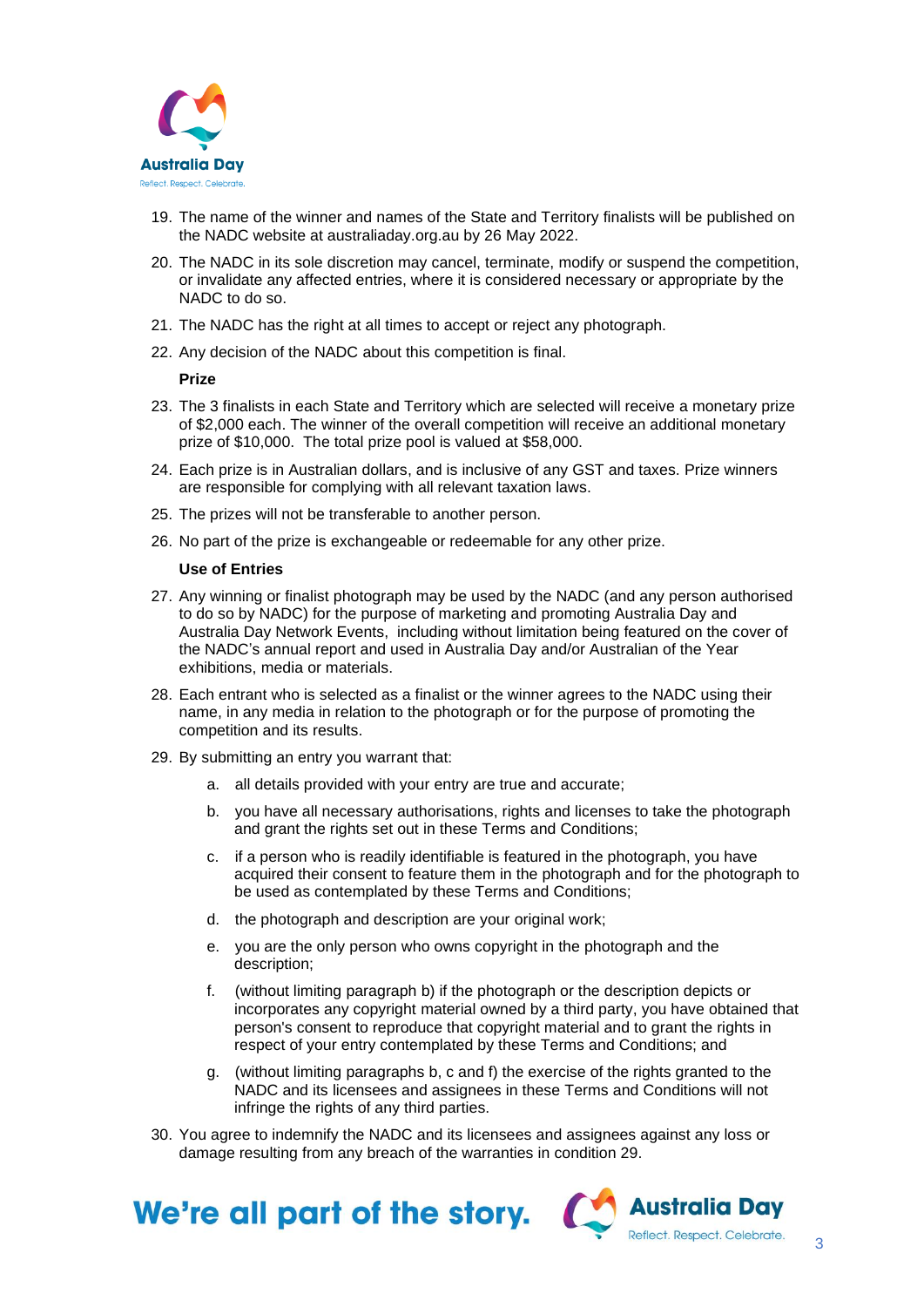

### **Intellectual Property**

- 31. By submitting an entry, you grant the NADC, and its licensees and assignees a nonexclusive, perpetual, royalty free, payment free, worldwide, sub-licensable, transferable licence to exercise all rights in the photograph and all other material provided as part of the entry for the purpose of judging and conducting the competition and in marketing and promoting Australia Day and Australia Day Network Events, including without limitation that it may be featured on the cover of the NADC's annual report and/or used in Australia Day and/or Australian of the Year exhibitions, media or materials. This licence includes, but is not limited to, the non-exclusive right throughout the world to communicate, publish or display the photograph and description in whole or in part to the public in any media.
- 32. By submitting an entry you warrant that you shall not use the photograph in a way that would or be likely to affect the good reputation or standing of the NADC or which may give rise to disrepute.
- 33. You consent to NADC and its licensees and assignees:
	- a. using the photograph and description without attributing authorship to you; and
	- b. editing, altering, adapting and modifying the photograph and description in order to make it suitable for the NADC's purposes,

whether or not such use would otherwise infringe any of your 'moral rights' (as defined in the *Copyright Act 1968* (Cth)).

### **Use of portal**

- 34. In relation to the NADC's portal used to submit your entry, you must not:
	- a. reverse engineer, disassemble, or decompile any software forming part of the portal;
	- b. use the portal in a manner that breaches any law or infringes the legal rights of any third party;
	- c. copy or download, in a systematic manner, any content from the portal, or communicate or otherwise distribute such systematically-obtained content;
	- d. directly or indirectly introduce into the portal, or permit the introduction into the portal of, any computer program, virus or other code that is harmful, destructive, disabling or that assists in or enables theft, alternation, denial of service, unauthorised access to, or disclosure, destruction or corruption of, information or data; or
	- e. in any manner whatsoever corrupt, degrade or disrupt the operation of the portal.

### **Liability**

35. The NADC and its associated agencies, organisations and companies shall not be liable for any loss (including, without limitation, indirect, special or consequential loss or loss of profits), expense, damage (including damage to property) or personal injury which is suffered or sustained (whether or not arising from any person's negligence) in connection with or arising out of this competition, the taking of photographs, the promotion of the competition or the prizes, except for any liability which cannot be excluded by law (in which case that liability is limited to the maximum extent permitted by law).

We're all part of the story.  $\alpha$